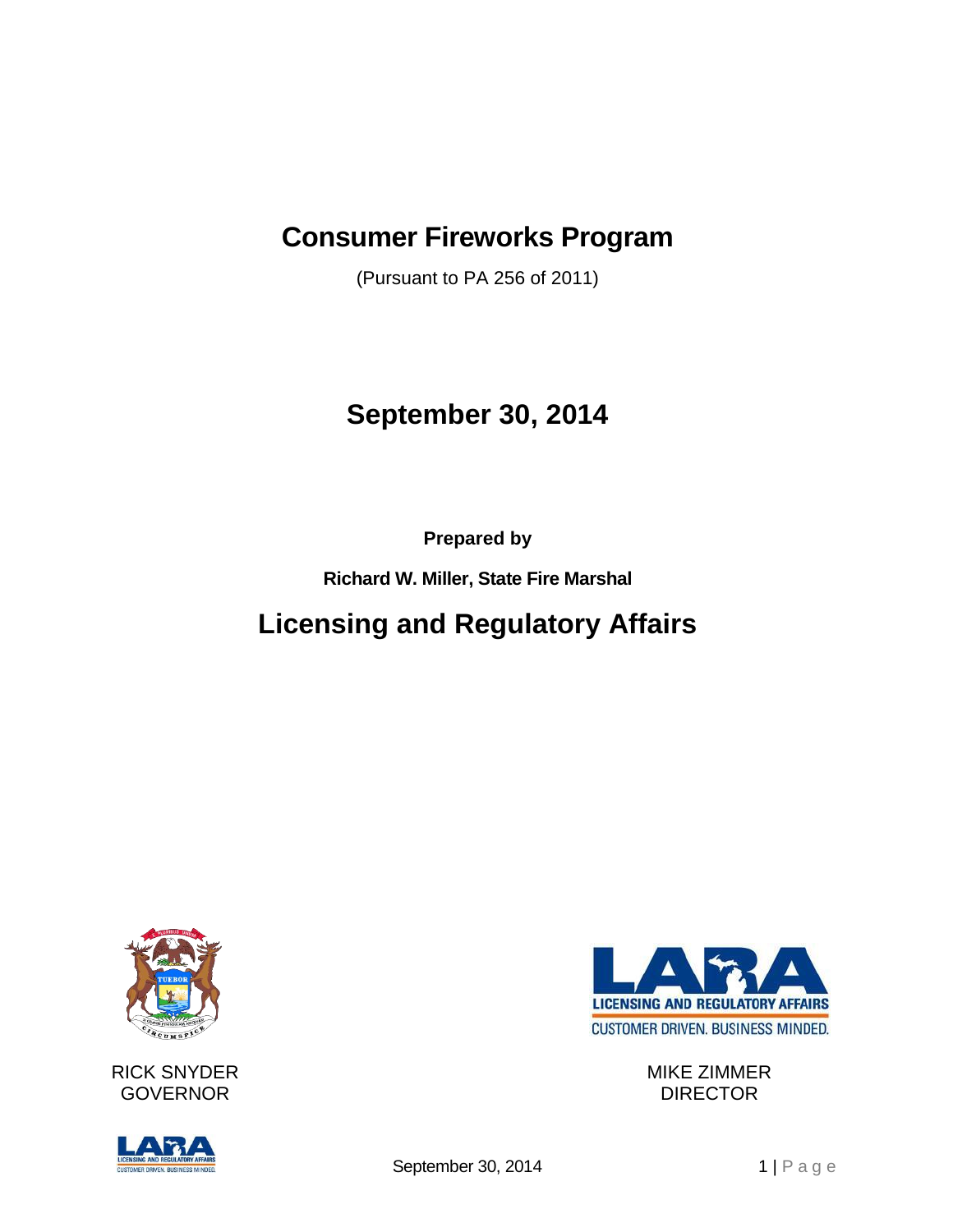## **Table of Contents**

|                            |                                                                                                   | Page           |
|----------------------------|---------------------------------------------------------------------------------------------------|----------------|
| Introduction               |                                                                                                   | $3-5$          |
| <b>Fireworks Fund Data</b> |                                                                                                   | 5              |
|                            | <b>Reporting Requirements</b>                                                                     | 5              |
|                            | <b>Costs Associated with Fireworks</b>                                                            | 6              |
|                            | FY13 vs. FY14 Comparative Fireworks Revenue & Expenditures                                        | 6              |
|                            | <b>FY14 Types of Violations Written</b>                                                           | $\overline{7}$ |
|                            | FY13 Types of Violations Written                                                                  | 8              |
|                            | FY13 & FY14 Comparative Fireworks for Consumer Grade<br>Certification vs. Low Impact Registration | 9              |
|                            | <b>Consumer Grade Certificates Issued by Structure Type</b>                                       | 9              |
|                            | FY13 vs. FY14 Consumer Grade Certificate Fees by Structure Type                                   | 10             |
|                            | <b>Fireworks Citations Issued</b>                                                                 | 10             |
|                            | FY13 vs. FY14 Comparative of the Number of Citations Issued                                       | 10             |
|                            | <b>Fireworks Citation Fines</b>                                                                   | 11             |
|                            | FY13 vs. FY14 Comparative of Fireworks Total Citation Fees<br>Collected                           | 11             |
|                            | FY13 vs. FY14 Fireworks Citations Issued by Region                                                | 11             |
|                            | Fireworks Safety Fund & Sales Data                                                                | 12             |
|                            | FY13 vs. FY14 Comparative Fireworks Sales and Safety Fees                                         | 12             |
|                            | FY14 Fire Safety Fund Revenue and Balance for firefighter Training<br>Fund                        | 13             |
| Summary                    |                                                                                                   | 13             |
|                            |                                                                                                   |                |

Attachment

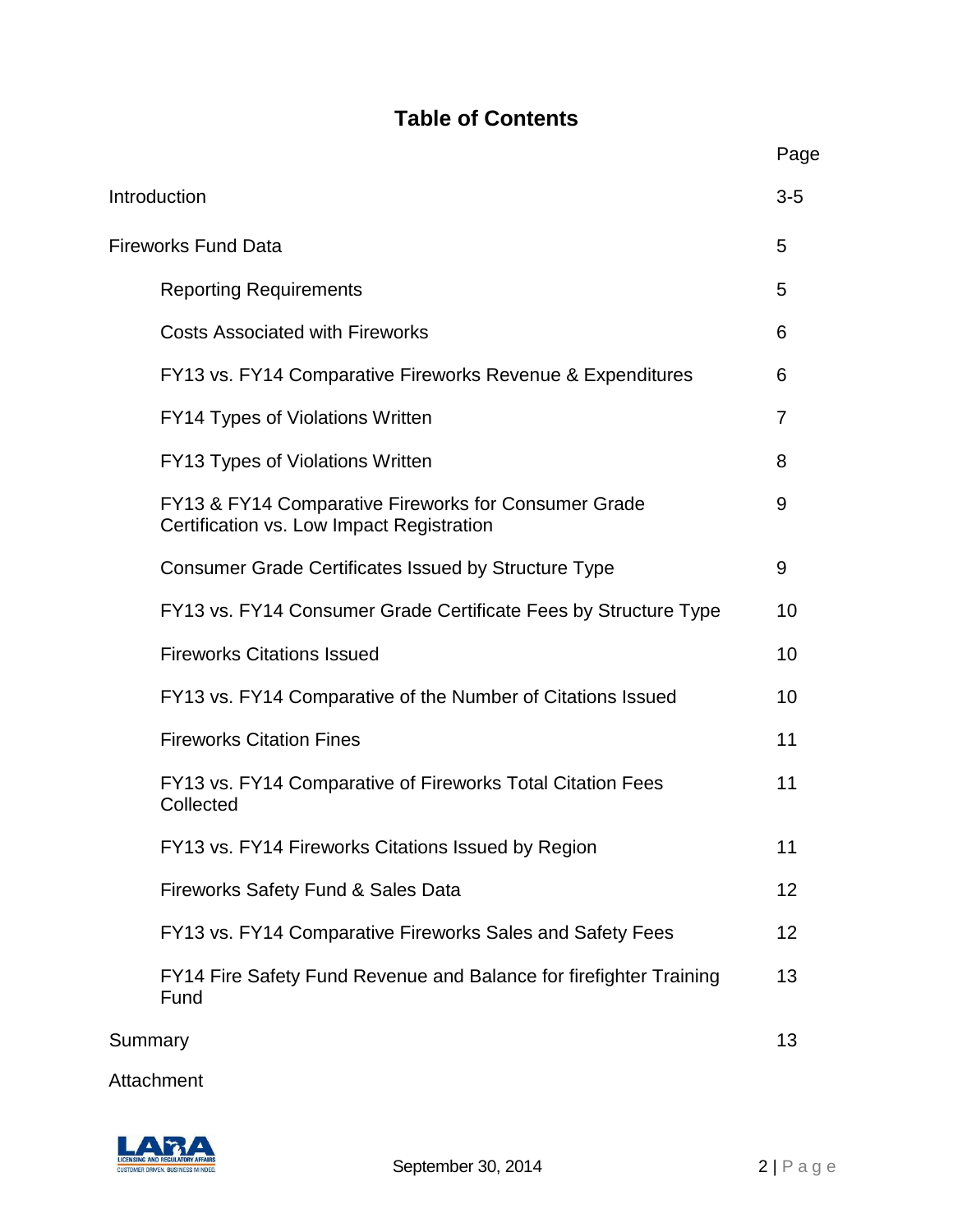#### **INTRODUCTION**

In December 2011, Governor Rick Snyder signed Public Act (PA) [256 of 2011, the](http://www.legislature.mi.gov/(S(wmthyr55trbmecfe4vevam55))/mileg.aspx?page=GetObject&objectname=mcl-Act-256-of-2011)  [Michigan Fireworks Safety Act,](http://www.legislature.mi.gov/(S(wmthyr55trbmecfe4vevam55))/mileg.aspx?page=GetObject&objectname=mcl-Act-256-of-2011) which allows the sale and use of consumer-grade fireworks in Michigan. Consumer-grade fireworks, labeled 1.4G fireworks, are those that leave the ground and contain higher levels of explosive mixture than low-impact fireworks—ground-based devices containing 500g or less of explosive mixture that have long been legal for sale and use in Michigan. Examples of consumer-grade fireworks include bottle rockets, Roman candles and firecrackers.

The Michigan Fireworks Safety Act supported by the promulgated [Fireworks Safety](http://www.michigan.gov/documents/lara/Fireworks_rules_3-20-14_451210_7.pdf?20150112141009)  [General Rules](http://www.michigan.gov/documents/lara/Fireworks_rules_3-20-14_451210_7.pdf?20150112141009) prohibits ignition, discharge, or use of consumer fireworks on public property, school property, church property, or the property of another person without express permission. State law makes it illegal to sell consumer grade fireworks to minors and to discharge both consumer grade and low-impact fireworks when intoxicated or under the influence of a controlled substance.

When fire-related incidents involve consumer, low impact, or illegal fireworks resulting in property damage, injury or death of another person, individuals are subject to being convicted of a misdemeanor or felony punishable by imprisonment of not more than fifteen years and fines of up to \$10,000 or both, depending upon the severity of the crime.

A local unit of government cannot enact an ordinance, code, or regulation pertaining to or in any manner regulating the sale, display, storage, transportation, or distribution of consumer grade fireworks, but can enact an ordinance regulating the ignition, discharge, and use of consumer grade fireworks anytime other than the day before, day of and day after a national holiday, except as follows:

- (a) A local unit of government with a population of 50,000 or more or a local unit of government located in a county with a population of 750,000 or more may regulate the ignition, discharge, or use of consumer fireworks between the hours of 12 midnight and 8 a.m. or between the hours of 1 a.m. and 8 a.m. on New Year's day.
- (b) A local unit of government with a population of less than 50,000 located in a county with a population of less than 750,000 may regulate the ignition, discharge, or use of consumer fireworks between the hours of 1 a.m. and 8 a.m.

Per [PA 256 of 2011, 28.461, Section 11\(5\),](http://www.legislature.mi.gov/(S(wmthyr55trbmecfe4vevam55))/mileg.aspx?page=getObject&objectName=mcl-28-461) the department, Bureau of Fire Services (BFS), may establish a program for delegating inspection duties where a local entity can elect to perform inspections of those approved firework locations within their geographical jurisdiction.

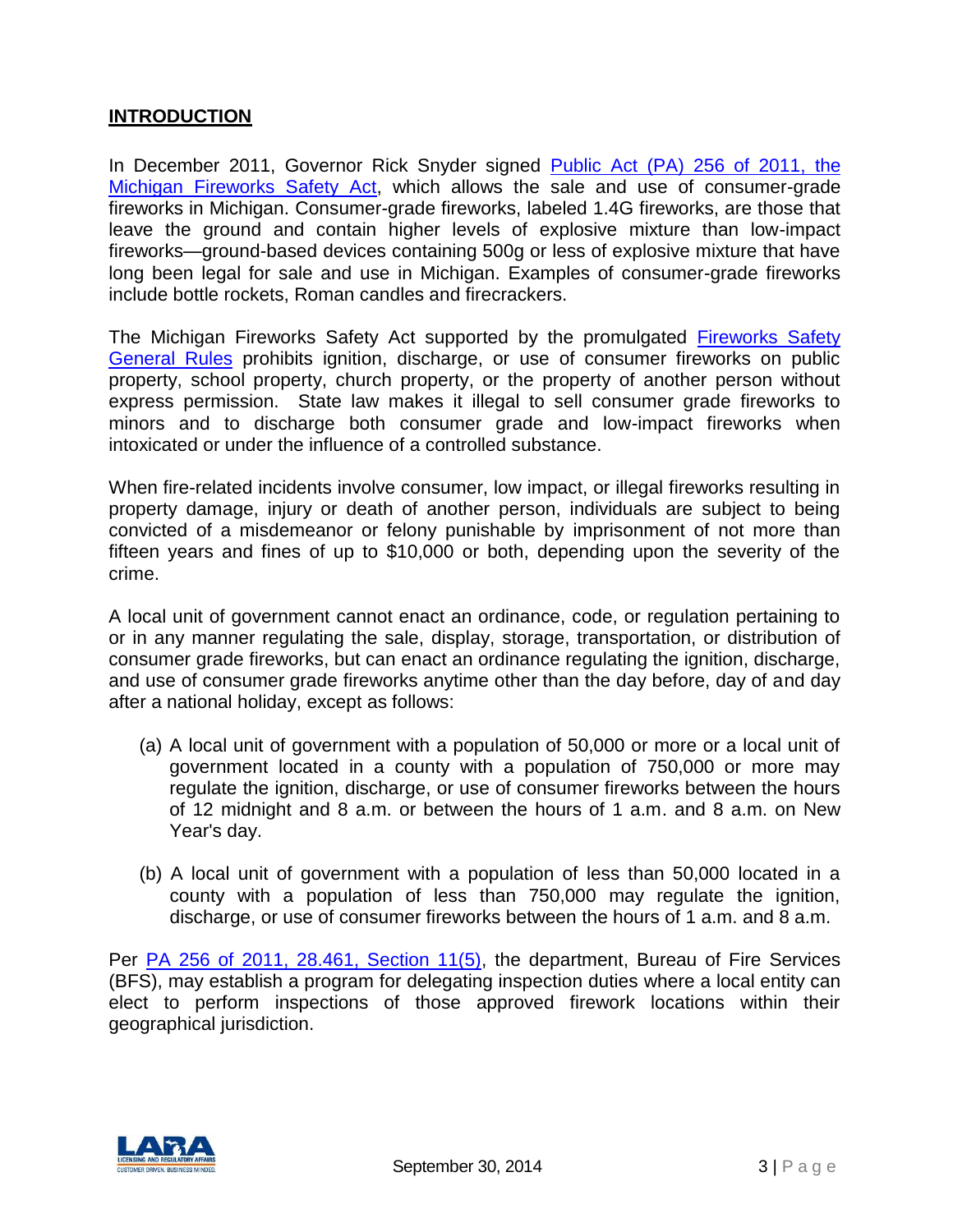Since the implementation of the delegated fireworks inspection program in Fiscal Year (FY) 13, delegated authority rose from 55 departments to 75 in FY14 that elected to participate covering 119 communities. This program has resulted in a timelier inspection process as well as better enforcement capability by BFS.



*The chart above demonstrates a comparative in the number of approved delegated fire departments FY13 vs. FY14 that participated in the fireworks inspection program. The chart also demonstrates the number of municipalities the delegated departments covered FY13 vs. FY14.*

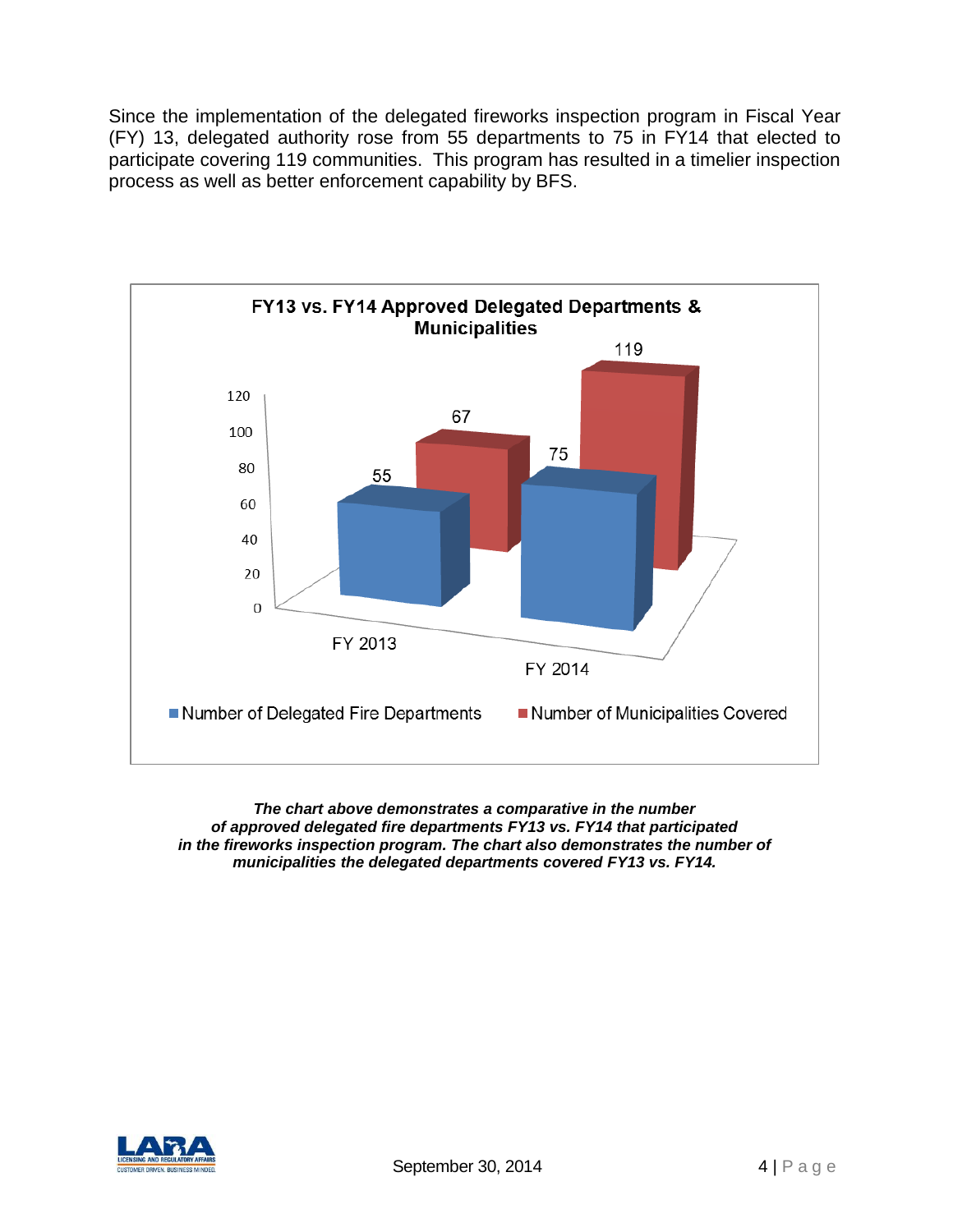During FY14, enhancements were instituted to better streamline efficiency and effectiveness which directly affected not only the industry, but our constituents, as well. Highlights include:

- Updated Fireworks Safety General rule set promulgated on March 20, 2014, to align the rules to the statute rendered on September 15, 2013.
- Updated the BFS Fireworks webpage to allow for better access to critical information.
- Enhanced BFS application processes to ensure streamline processing of certificates.
- Expanded the Local Delegate authority program to ensure timely inspections and code compliance.
- Standardized code compliance and program training to 162 state certified inspectors.
- Instituted a comprehensive tracking system to accurately track all hours and expenses associated with the inspection process and administrative costs of the program.
- Expanded the BFS Fireworks enforcement team dedicated to ensuring compliance to the governing statute and rule.
- Instituted a quality assurance program for all delegated and Bureau inspection reports to ensure compliance, accuracy in documentation and standardization of the inspection process.
- Formalized a Memorandum of Understanding (MOU) with Treasury to pursue the collection of delinquent Fire Safety Fee's.
- Formalized a MOU with Treasury to pursue the collection of non-payment of citation fees for fireworks violations.

### **FIREWORKS FUND DATA**

#### **Reporting Requirements**

Per PA 252 of 2014, Section 511, no later than February 1, the department shall submit a report to the subcommittees and fiscal agencies providing the following information:

- (a)The total amount of reimbursements made to local units of government for delegated inspections of fireworks retail locations pursuant to Section 11 of the [Michigan Fireworks Safety Act, PA 256](http://legislature.mi.gov/doc.aspx?mcl-28-461) of 2011, MCL 28.461, from the funds appropriated in part 1 for BFS during the preceding fiscal year.
- (b)The amount of reimbursement for delegated inspections of fireworks retail locations for each local unit of government that received reimbursement from the funds appropriated in part 1 for BFS during the preceding fiscal year.

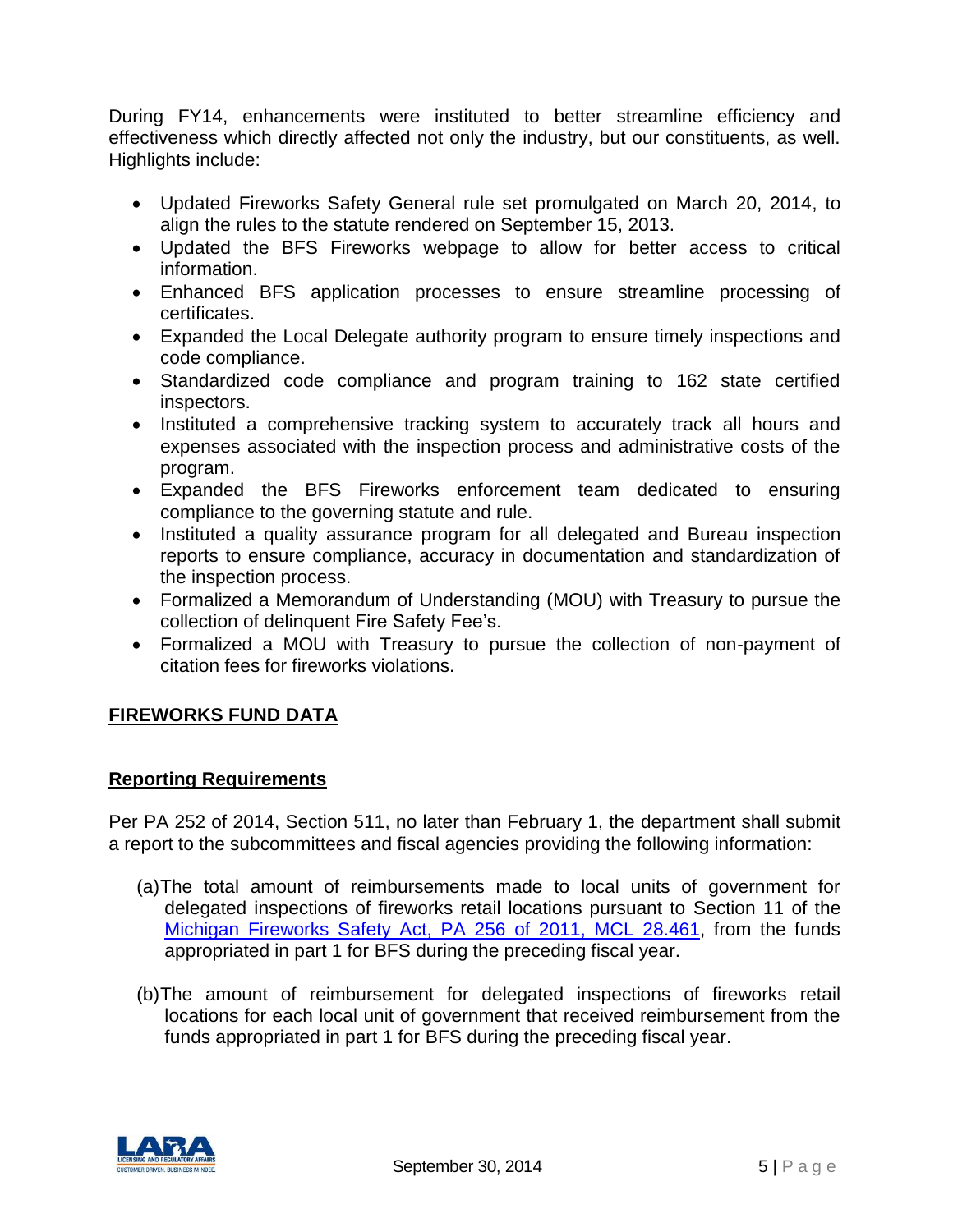#### **Costs Associated with Fireworks**

The following items, from  $(a) - (b)$ , contain the data and information as required under this Section 21 for reporting purposes.

(a) The costs associated with the inspection of retail locations under this act. Under the current formula, the program operated at a loss during FY14. Expenses exceeded available revenues by \$119,881.42.



**FY13 vs FY14 Comparative Fireworks Revenue & Expenditures** 

*The chart above demonstrates a comparative of the fireworks revenue and operational expenditures for FY13 and FY14.*

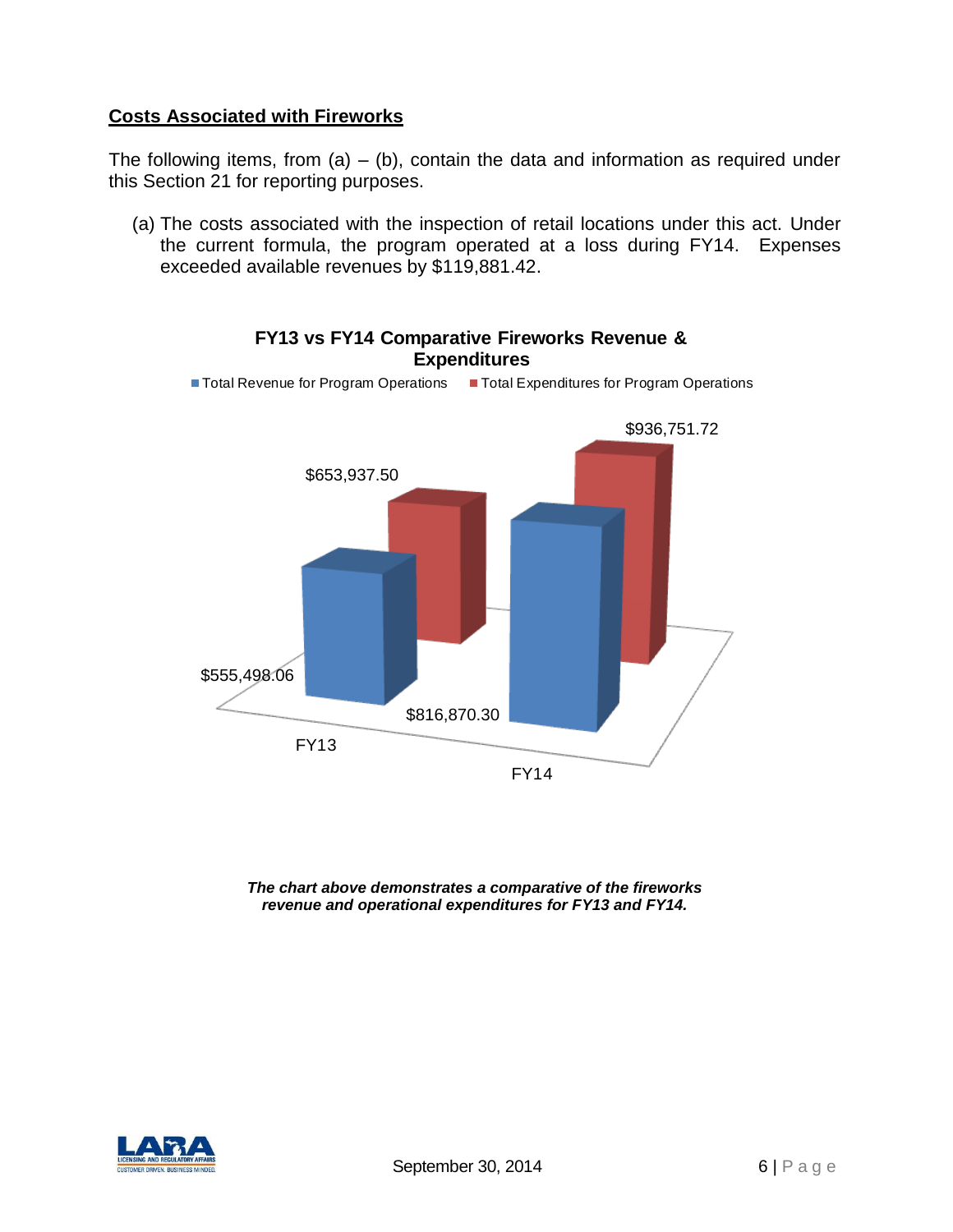(b) The types and number of violations of this act. There were a total of 279 violations identified by our state fire safety inspectors reporting the types of code categories in FY14.



#### **FY14 Types of Violations Written**

*The chart above defines the types of fireworks violations for FY14.*

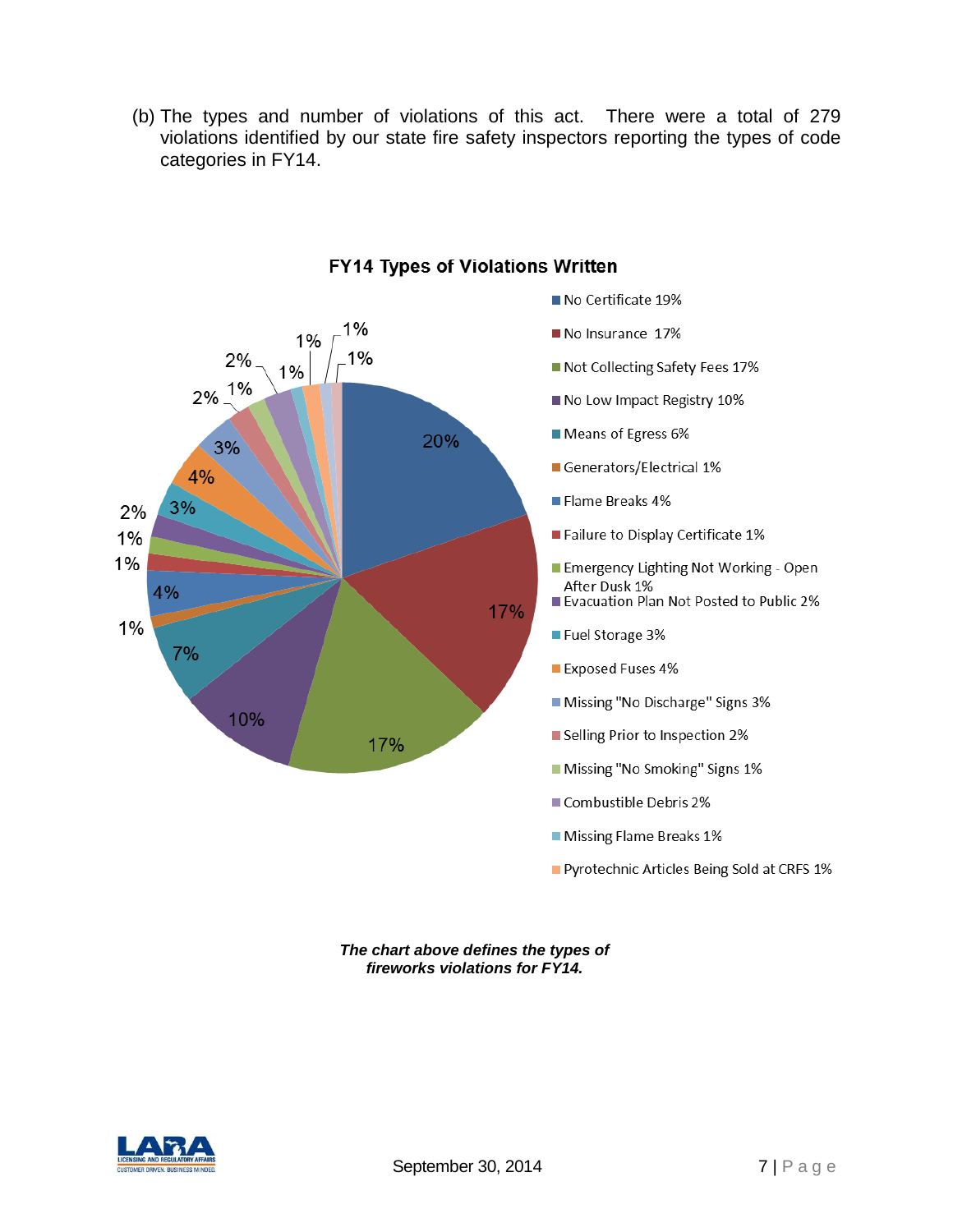## FY13 Types of Violations Written



*The chart above defines the types of fireworks violations for FY13.*

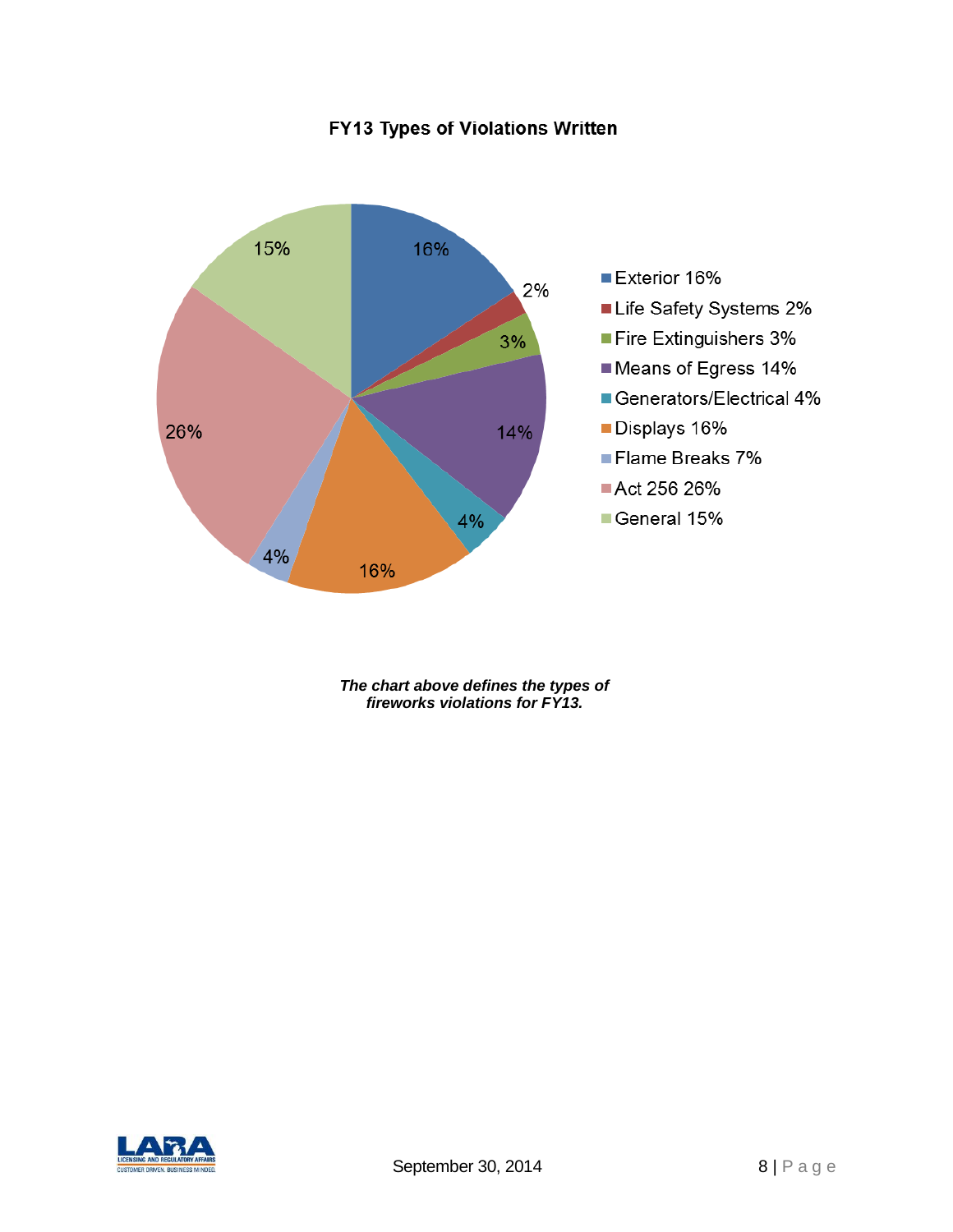

## **Consumer Grade Certificates Issued by Structure Type**

- Number of Certificates issued for Permanent Structures
- Number of Certificates Issued for Non-Permanent Structures



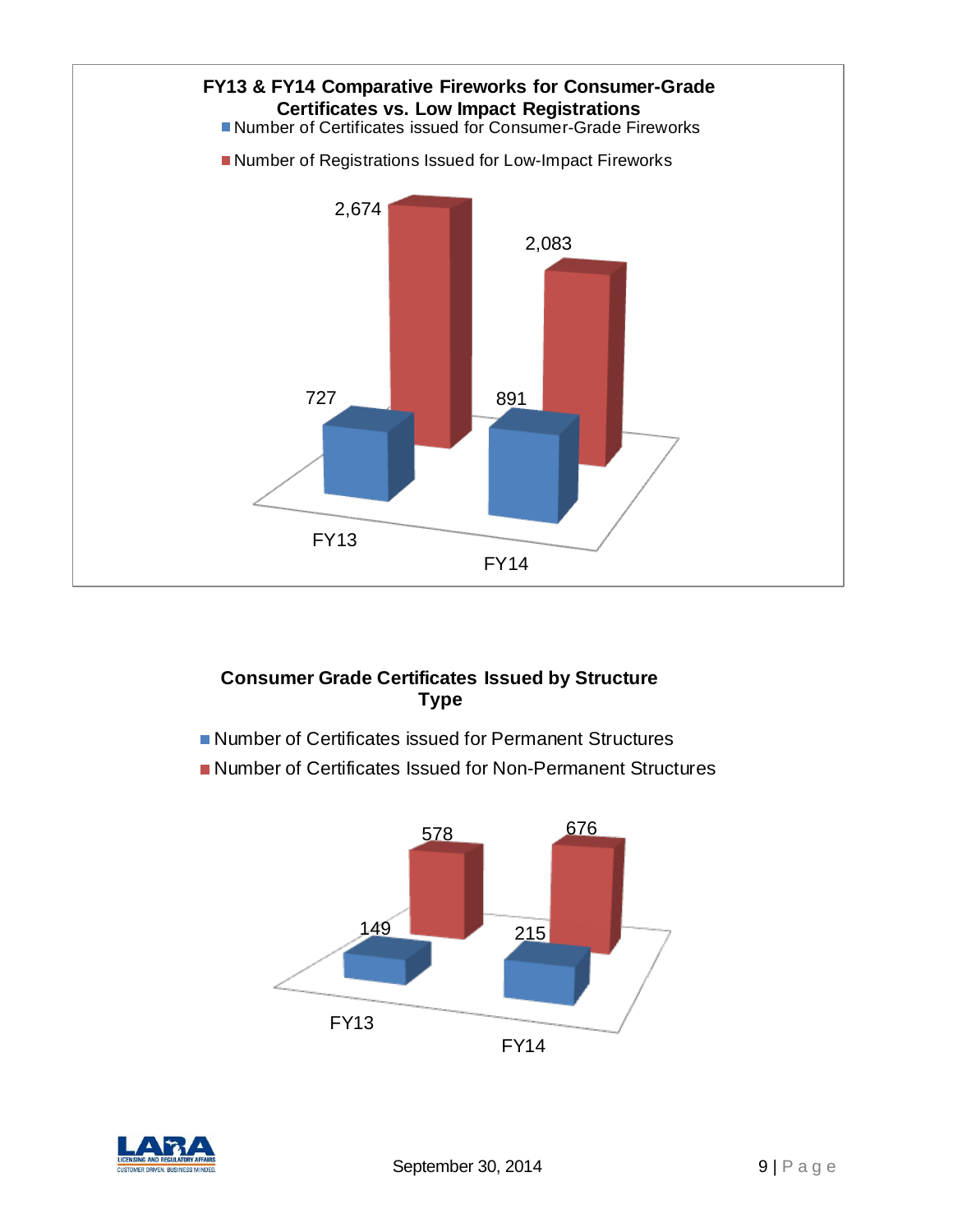### **FY13 vs. FY14 Consumer Grade Certificate Fees by Structure Type**



*The chart above defines a comparative of the fireworks certificate fees received by Structure type for FY13 and FY14.*

#### **Fireworks Citations Issued**

In FY14 the Bureau issued 109 citations for fireworks violations.



## FY13 vs. FY14 Comparative of the **Number of Citations Written**

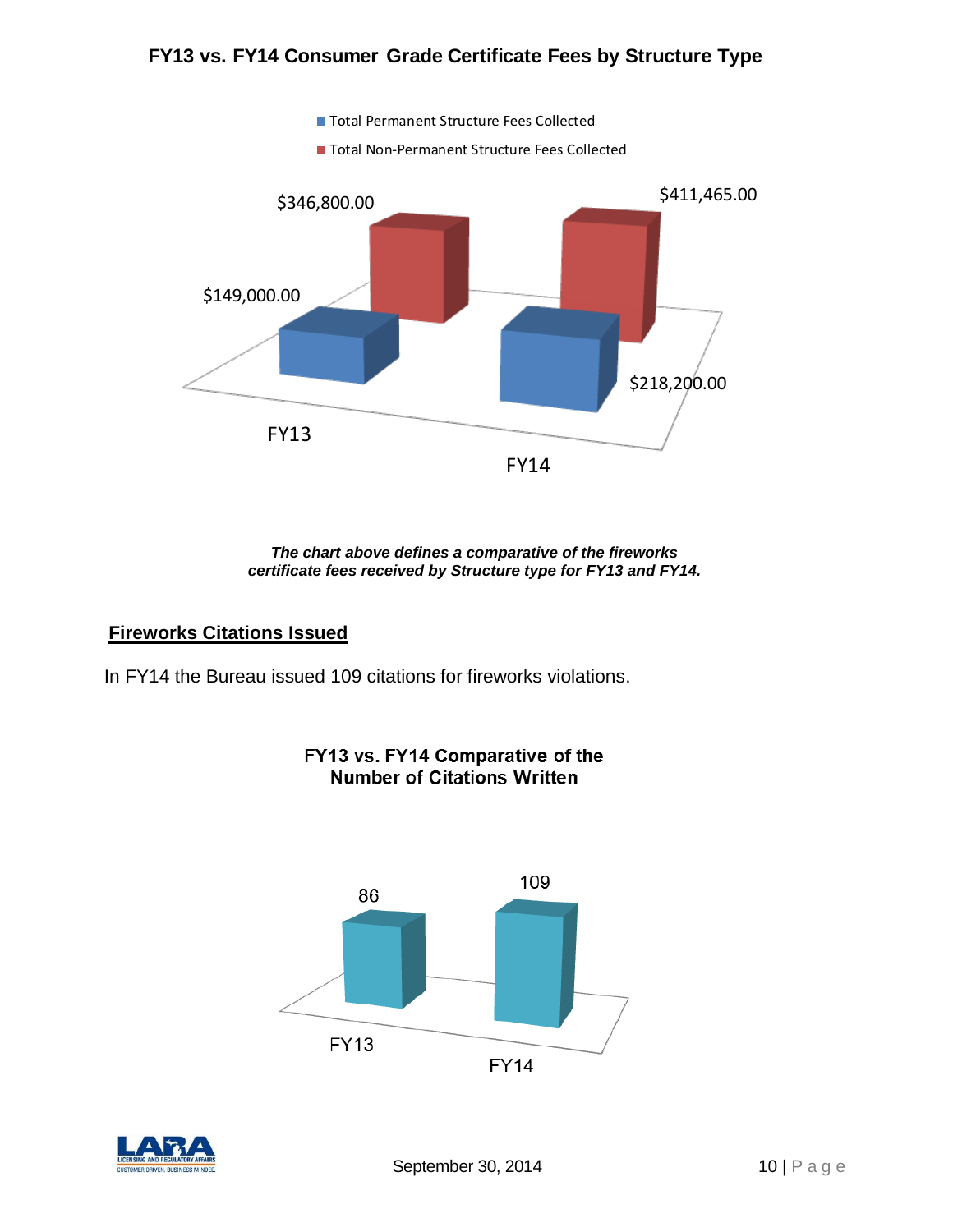## **Fireworks Citation Fines**

In FY14 the Bureau issued \$371,700.00 in citation fines for violations. The department has received \$175,927.48 citation fines to date.



### **FY13 vs. FY14 Comparative of Fireworks Total Citation Fees Collected**





|                                   | <b>FY13</b> | FY <sub>14</sub> |
|-----------------------------------|-------------|------------------|
| ■ Region 1 - Detroit              | 51          | 92               |
| $\blacksquare$ Region 2 - Lansing |             |                  |
| Region 3 - Grand Rapids           |             |                  |
| Elegion 4 - Gaylord               |             |                  |

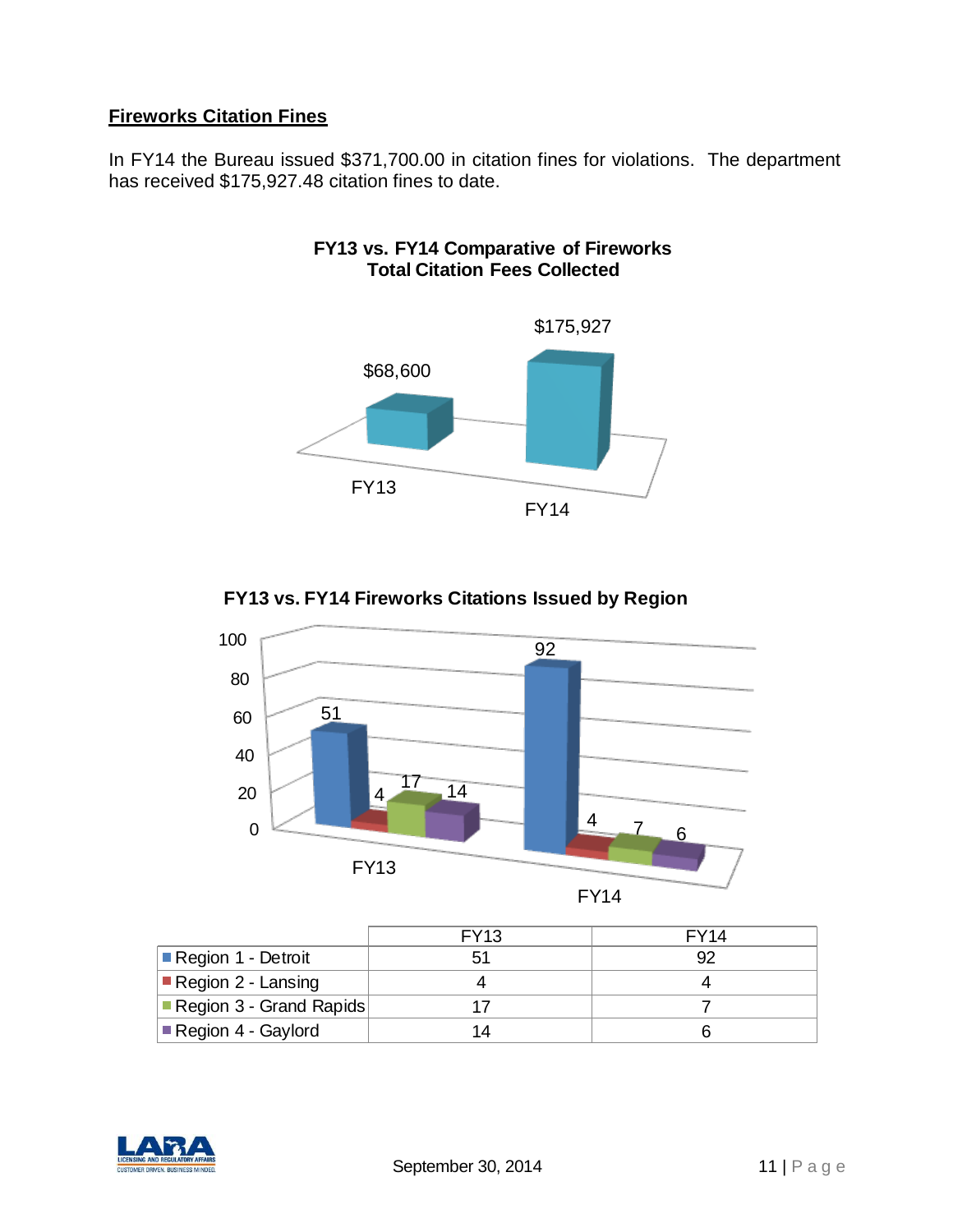#### **Fireworks Safety Fund & Sales Data**

According to [PA 256 of 2011, 28.461, Section 11 4\(a-b\):](http://www.legislature.mi.gov/(S(wmthyr55trbmecfe4vevam55))/mileg.aspx?page=getObject&objectName=mcl-28-461)

(4) The department shall expend money deposited in the fund as follows:

(a) One hundred percent of the money received from fireworks safety fees under section 8 to be used for the training of firefighters under the direction and approval of the firefighters training council established under the firefighters training council act, [1966](http://www.legislature.mi.gov/(S(wmthyr55trbmecfe4vevam55))/mileg.aspx?page=getObject&objectName=mcl-29-361)  [PA 291, MCL 29.361](http://www.legislature.mi.gov/(S(wmthyr55trbmecfe4vevam55))/mileg.aspx?page=getObject&objectName=mcl-29-361) to [29.377.](http://www.legislature.mi.gov/(S(wmthyr55trbmecfe4vevam55))/mileg.aspx?page=getObject&objectName=mcl-29-377)

(b) One hundred percent of the money received from consumer fireworks safety certificates under section 4 to administer this act and to pay the costs of delegating inspections under this act to local units of government under subsection (5).



#### **FY13 vs FY14 Comparative Fireworks Sales & Safety Fees**

■ Total Safety Fees Collected ■ Total Fireworks Sales Reported

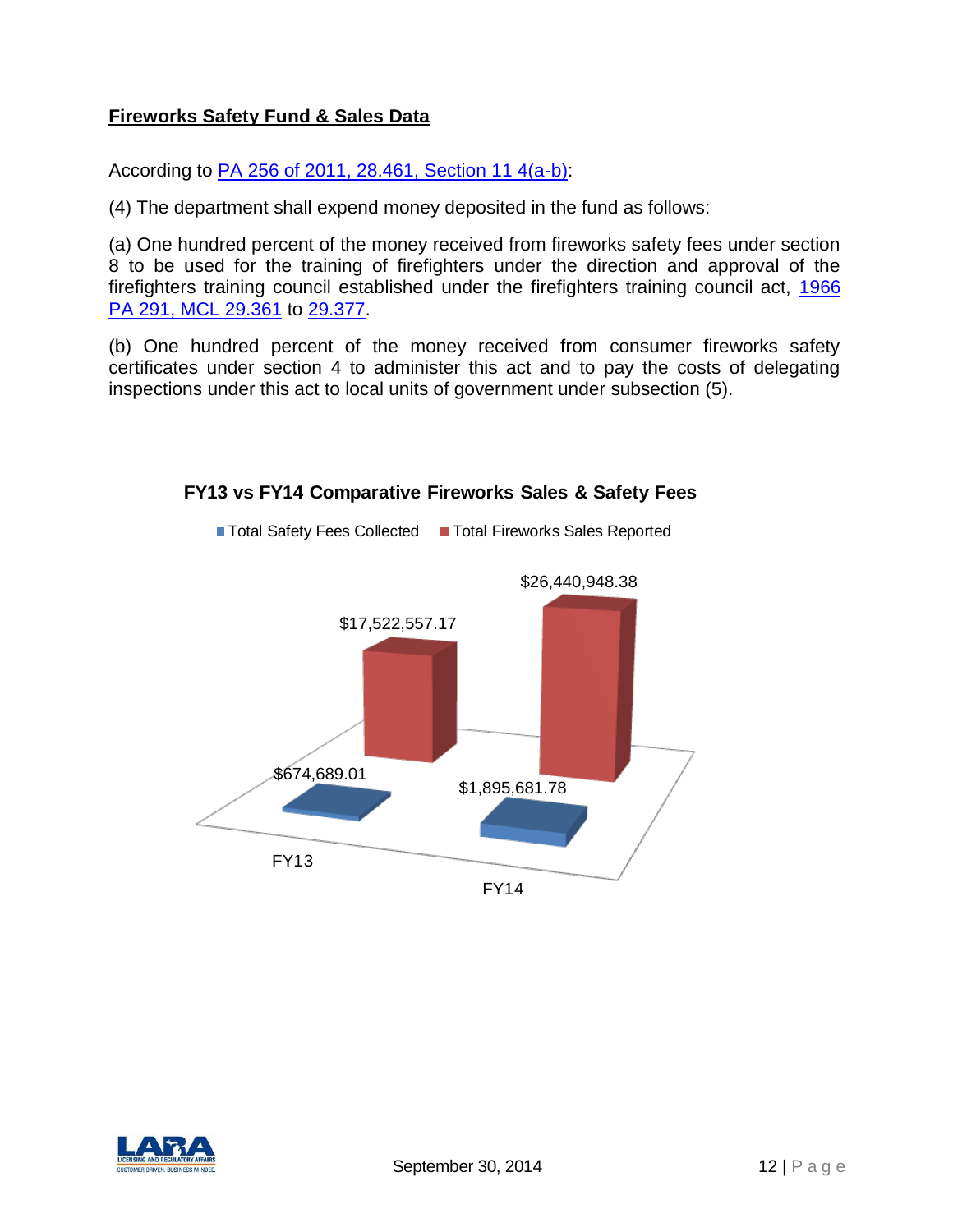

#### **SUMMARY**

While the development and administration of a new program poses many challenges, LARA and the BFS continues to actively strive to enhance the overall program processes to ensure effective and efficient service delivery to our customers. LARA, through collaborative efforts, continues to work with the Fireworks Industry, Michigan Fire Inspectors Society, Michigan Fire Chiefs Association, Fire Fighter Training Council, and Local Fire Department Delegate Authorities to continually improve Michigan's fireworks program.

Even as the Michigan fireworks program has completed its third year there is still much work to be done to achieve the level of efficiencies anticipated. As in FY 13, a thorough after-season evaluation of all facets of the program was completed. Based on the feedback received, many of the identified program enhancements are actively being addressed (or already have been instituted) in preparation of the FY15 fireworks season.

However, there are still lingering issues that can only be addressed through the updating of PA [256 of 2011,](http://www.legislature.mi.gov/(S(wmthyr55trbmecfe4vevam55))/mileg.aspx?page=GetObject&objectname=mcl-Act-256-of-2011) updating the record management system being used for the program and by ensuring adequate program operational funding to eliminate the ongoing program deficit and provide adequate funding to allow for future program enhancements. *It is important to note that this was the third year the program operated at a loss with expenses exceeding revenues, which in turn causes a budget shortfall to other bureau program activities.*